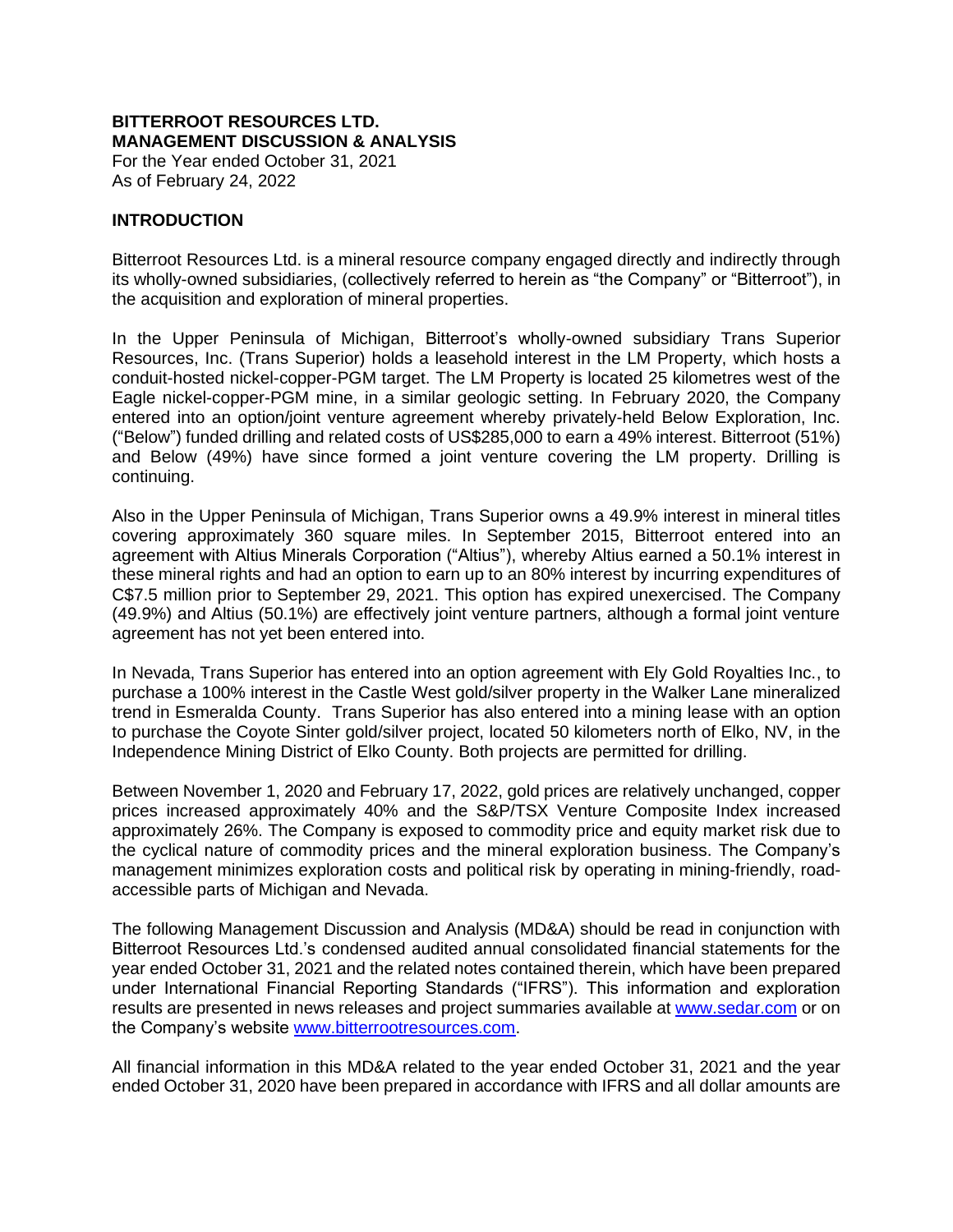quoted in Canadian dollars, the reporting and functional currency of the Company, unless specifically noted.

## **FORWARD LOOKING STATEMENTS**

Certain information in this MD&A, including all statements that are not historical facts, constitutes forward‐looking information within the meaning of applicable Canadian securities laws. Such forward‐looking information may include, but is not limited to, information which reflect management's expectations regarding the Company's future growth, results of operations (including, without limitation, future production and capital expenditures), performance (both operational and financial) and business prospects (including the timing and development of new deposits and the success of exploration activities) and opportunities. Often, this information includes words such as "plans", "expects" or "does not expect", "is expected", "budget", "scheduled", "estimates", "forecasts", "intends", "anticipates" or "does not anticipate" or "believes" or variations of such words and phrases or statements that certain actions, events or results "may", "could", "would", "might" or "will" be taken, occur or be achieved.

In making and providing the forward‐looking information included in this MD&A the Company's assumptions may include among other things: (i) assumptions about the price of metals; (ii) that there are no material delays in the optimisation of operations at the properties; (iii) assumptions about operating costs and expenditures; (iv) assumptions about future production and recovery; (v) that there is no unanticipated fluctuation in foreign exchange rates; and (vi) that there is no material deterioration in general economic conditions. Although management believes that the assumptions made and the expectations represented by such information are reasonable, there can be no assurance that the forward‐looking information will prove to be accurate. By its nature, forward‐looking information is based on assumptions and involves known and unknown risks, uncertainties and other factors that may cause the Company's actual results, performance or achievements, or results, to be materially different from future results, performance or achievements expressed or implied by such forward‐looking information. Such risks, uncertainties and other factors include among other things the following: (i) decreases in the price of metals; (ii) the risk that the Company will continue to have negative operating cash flow; (iii) the risk that additional financing will not be obtained as and when required; (iv) material increases in operating costs; (v) adverse fluctuations in foreign exchange rates; and (vi) environmental risks and changes in environmental legislation.

This MD&A (See "Risks and Uncertainties") contains information on risks, uncertainties and other factors relating to the forward‐looking information. Although the Company has attempted to identify factors that would cause actual actions, events or results to differ materially from those disclosed in the forward‐looking information, there may be other factors that cause actual results, performances, achievements or events not to be anticipated, estimated or intended. Also, many of the factors are beyond the Company's control. Accordingly, readers should not place undue reliance on forward‐looking information. The Company undertakes no obligation to reissue or update forward looking information as a result of new information or events after the date of this MD&A except as may be required by law. All forward‐looking information disclosed in this document is qualified by this cautionary statement.

In March 2020 the World Health Organization declared coronavirus COVID-19 a global pandemic. This contagious disease outbreak has continued to spread, causing adverse public health developments which have affected workplaces, economies, and financial markets globally. It is not possible for the Company to predict the duration or magnitude of the specific adverse or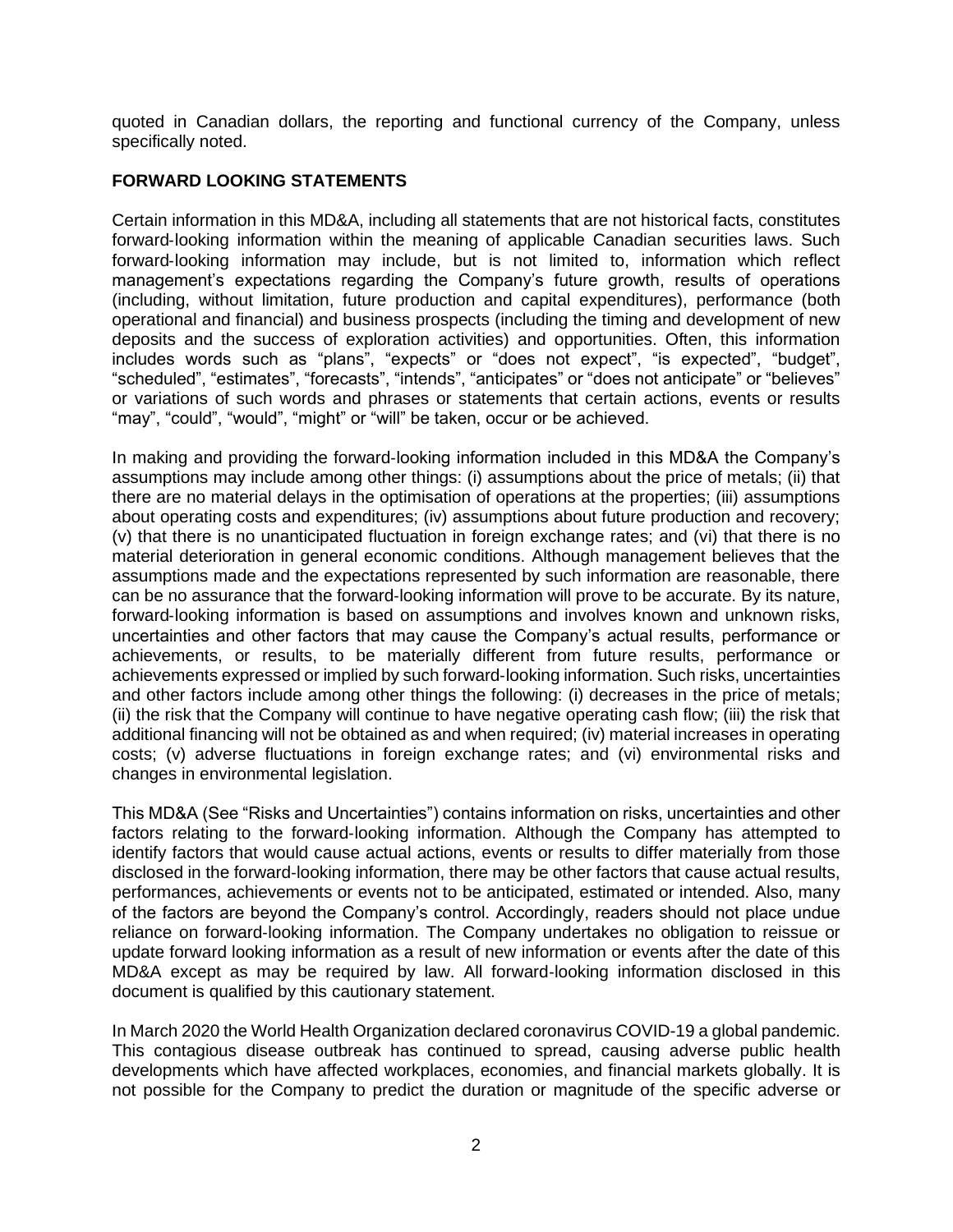positive economic impacts of the outbreak and its effects on the Company's business or ability to raise funds. To date COVID-19 has caused only minor impacts on the Company's activities.

## **SUMMARY OF ACTIVITIES**

In December 2020, the Company closed a private placement of 17,340,000 units priced at \$0.06 per unit for gross proceeds of \$1,040,400. Each unit consists of one common share and one-half share purchase warrant, exercisable at \$0.12 for two years from the date of issuance. Finder's fees and other share issuance costs paid in conjunction with the private placement consisted of \$29,655 and the issuance of 329,400 finders' warrants at a fair value of \$29,611, exercisable at \$0.12 for two years from the date of issuance.

In January 2021, the Company granted consultants and directors of the Company 2,000,000 stock options exercisable at \$0.16, expiring January 4, 2026.

In May 2021, the Company closed a private placement of 11,195,000 units priced at \$0.10 per unit for gross proceeds of \$1,119,500. Each unit consists of one common share and one-half share purchase warrant, exercisable at \$0.20 for two years from the date of issuance. Finder's fees and other share issuance costs paid in conjunction with the private placement consisted of \$23,039 and the issuance of 124,000 finders' warrants at a fair value of \$12,093, exercisable at \$0.20 for two years from the date of issuance.

In June 2021, the Company granted consultants and directors of the Company 1,350,000 stock options exercisable at \$0.17, expiring June 1, 2026.

## **OVERALL PERFORMANCE**

## **Results of Operations**

## *LM Nickel-Copper Project, Upper Peninsula of Michigan*

The LM Property is being explored for conduit-hosted nickel-copper-platinum-palladium mineralization similar to Lundin Mining Corporation's Eagle and Eagle East orebodies, which are located 25 kilometers to the east. Since drilling started at LM in June 2020, Bitterroot Resources Ltd. (51%) and joint venture partner Below Exploration, Inc., ("Below") (49%) have completed 7,090 metres of drilling in 25 core holes on the LM Property in Baraga County, Michigan. As of the date of this report, assays are pending from holes LM 22-22 to LM 22-24. Hole LM 22-25 is currently underway. Bitterroot's drilling at the LM Property has defined a magma conduit which hosts a sub-vertical, upper olivine-gabbronorite unit and a lower sub-horizontal copper/nickel/PGM-mineralized peridotite unit. Disseminated, semi-massive and massive sulphide Ni-Cu-PGM mineralization has been intersected in eight (8) of 24 holes completed to date. The table below summarizes the assay results received to date from mineralized holes. Photographs of the mineralization are available at [www.bitterrootresources.com.](http://www.bitterrootresources.com/) Management is encouraged by the high metal tenor of the sulphide mineralization. Drilling is currently focused on testing the base of the intrusion.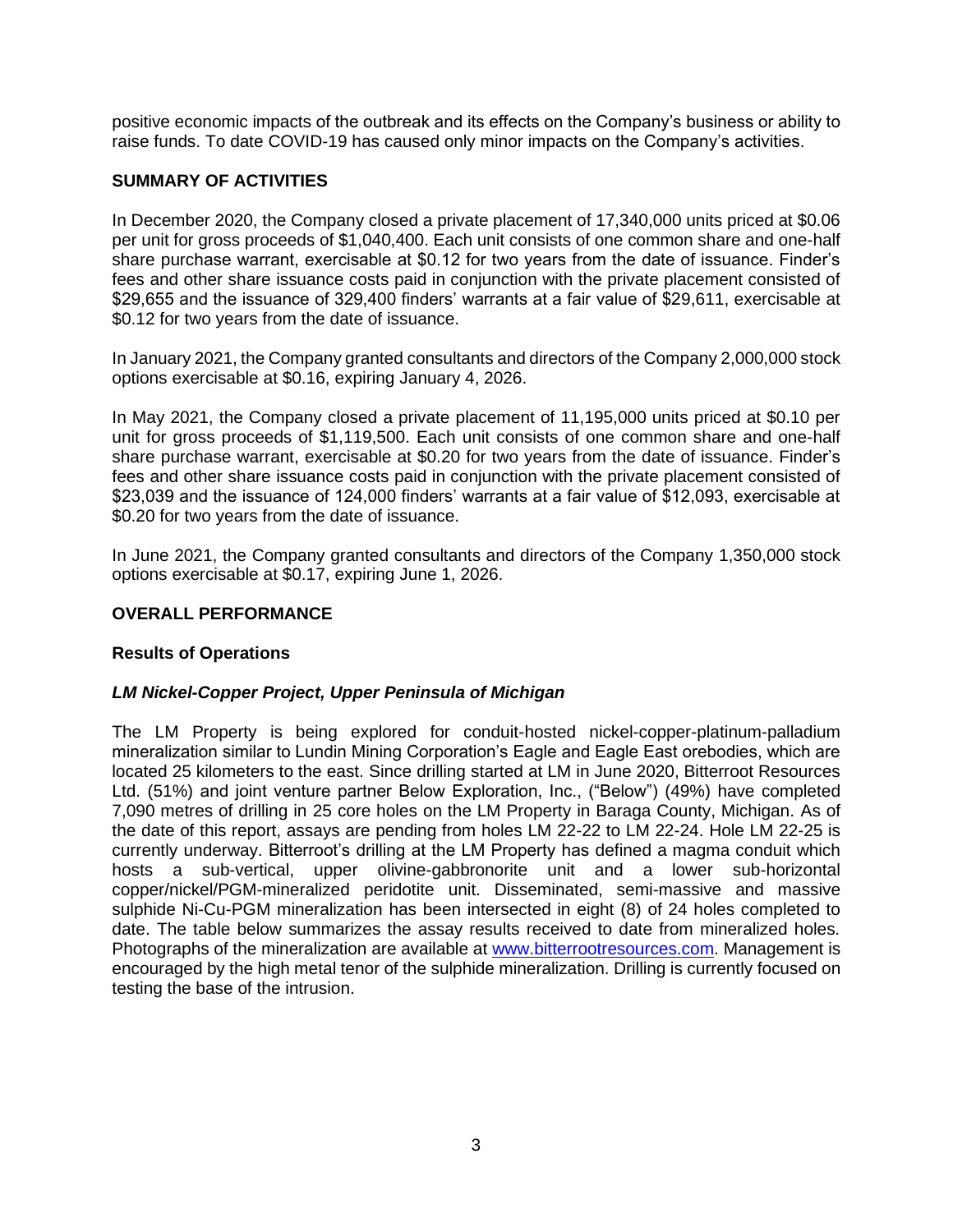# *LM Project - Summary of Mineralized Intervals*

| Hole #   | <b>From</b><br>(m) | To<br>(m) | <i><b>Interval</b></i><br>(m) | <b>Nickel</b><br>(%) | Copper<br>(%) | Au + PGM<br>(g/tonne) | <b>Type</b>  |
|----------|--------------------|-----------|-------------------------------|----------------------|---------------|-----------------------|--------------|
| LM 20-01 | 253.80             | 259.10    | 5.30                          | 0.58                 | 0.62          | 0.33                  | disseminated |
| LM 21-07 | 270.07             | 273.00    | 2.93                          | 0.78                 | 0.83          | 0.25                  | disseminated |
| and      | 273.00             | 273.75    | 0.75                          | 5.16                 | 1.18          | 0.82                  | semi-massive |
|          |                    |           |                               |                      |               |                       |              |
| LM 21-10 | 260.50             | 262.75    | 2.25                          | 0.78                 | 0.80          | 0.40                  | disseminated |
| and      | 262.75             | 262.94    | 0.19                          | 2.74                 | 0.43          | 0.37                  | semi-massive |
|          |                    |           |                               |                      |               |                       |              |
| LM 21-13 | 247.68             | 250.36    | 2.68                          | 0.33                 | 0.38          | 0.10                  | disseminated |
| and      | 250.36             | 250.75    | 0.39                          | 1.81                 | 0.51          | 0.52                  | semi-massive |
|          |                    |           |                               |                      |               |                       |              |
| LM 21-14 | 235.79             | 236.06    | 0.27                          | 1.96                 | 0.01          | 0.01                  | semi-massive |
| and      | 236.06             | 236.86    | 0.80                          | 4.81                 | 0.78          | 0.25                  | massive      |
| LM 22-22 | 256.27             | 259.37    | 3.10                          | P                    | P             | P                     | disseminated |
|          |                    |           |                               |                      |               |                       |              |
| LM 22-23 | 258.32             | 260.36    | 2.04                          | P                    | P             | P                     | disseminated |
| LM 22-24 | 240.40             | 245.78    | 5.38                          | P                    | P             | P                     | disseminated |
| LM 22-25 |                    |           |                               |                      |               |                       | In progress  |

 $P =$  assays pending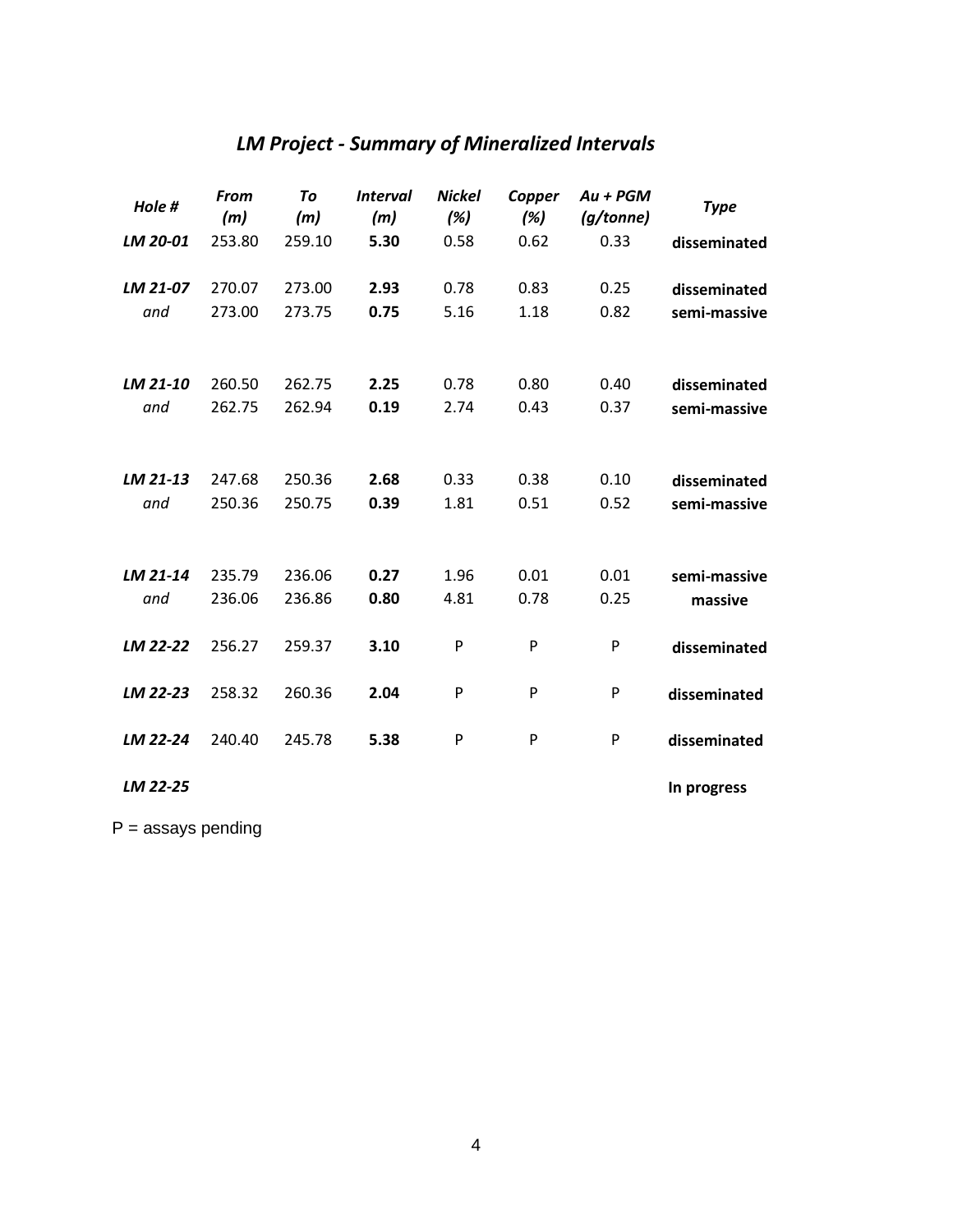Under the terms of the Company's lease on the initial 40-acre LM Property, the 2021 advance royalty payment was US\$6,400 (paid). The lessors have granted the Company the option to reduce the current 3% net smelter returns royalty (NSR) to a 2% NSR by paying US\$1,000,000 prior to December 31, 2064.

In February 2021, the Company entered into a minerals lease and purchase option with a privately-held corporation ("MPC") covering 80 acres of mineral rights adjacent to the LM Property. The MPC mineral rights host magnetic targets adjacent to the area of the LM Project currently being drilled. The Company paid US\$15,000 and issued 100,000 common shares to MPC. On the first anniversary, Bitterroot will pay US\$15,000 and issue an additional 100,000 shares. On the second anniversary, Bitterroot will issue a final tranche of 100,000 shares and pay US\$16,000. Subsequent rental payments will escalate by US\$20/acre/year. Bitterroot will also retain the exclusive right and option to purchase the mineral rights for US\$1,000/acre for the first five years of the agreement, US\$2,500/acre in years 6 through 10, then escalating US\$2,500/acre for each subsequent five years for the first 20 years, and remaining unchanged at US\$10,000/acre thereafter. MPC will also retain a 2% NSR royalty on underground mining and a 3% NSR on open pit mining. Bitterroot can reduce both royalties to 1% NSRs through payment of US\$1,000,000 per 1%.

In March 2021, Trans Superior Resources, Inc. entered into a Memorandum of Understanding with a privately-owned company, whereby Trans Superior had the exclusive right to negotiate the purchase of 280 acres of lands adjoining the LM Property. Trans Superior was granted immediate access to the subject lands for mineral exploration. In September 2021, at the request of the privately-owned company, the Memorandum of Understanding was terminated and replaced with a nonexclusive access permit.

The LM Project is not subject to the joint venture with Altius Minerals Corporation described below.

Mr. Glenn W. Scott, CPG, is the Qualified Person responsible for the technical content of this disclosure. Mr. Nickolas Dudek, P.Geo, of C.J. Greig & Associates Ltd. is the Qualified Person responsible for the 3-dimensional modelling of the drill hole data.

## *Voyageur Lands, Upper Peninsula of Michigan*

In late 2015, Bitterroot formed a joint venture with a subsidiary of Altius Minerals Corporation ("Altius") to explore 250 square miles of Bitterroot's privately held mineral rights in the Upper Peninsula (the "Voyageur Lands") for conduit-hosted, high-grade magmatic nickel-copper-PGM deposits similar to Lundin Mining's Eagle and Eagle East deposits. Altius acquired a 50.1% interest in the joint venture by incurring C\$600,000 of exploration expenditures. This was achieved mainly through funding a 4,590 line-kilometre VTEM Plus airborne magnetic and electromagnetic survey. Altius and Bitterroot's analysis of the VTEM Plus data and subsequent Maxwell modelling has resulted in the selection of nine (9) high-priority targets for follow-up. Prospecting around the VTEM Plus targets has identified a previously undocumented ultramafic intrusion or flow, which enhances the exploration potential of several adjacent, overburden-covered, high-priority VTEM Plus and aeromagnetic targets.

Altius had the right to acquire an additional 19.9% of the Properties by completing \$2.5 million in exploration spending by September 29, 2021, plus the right to acquire an additional 10% of the Properties by completing exploration spending of a further \$5 million, or completing an NI 43-101 compliant pre-feasibility study on a mineral resource on the Properties, both before September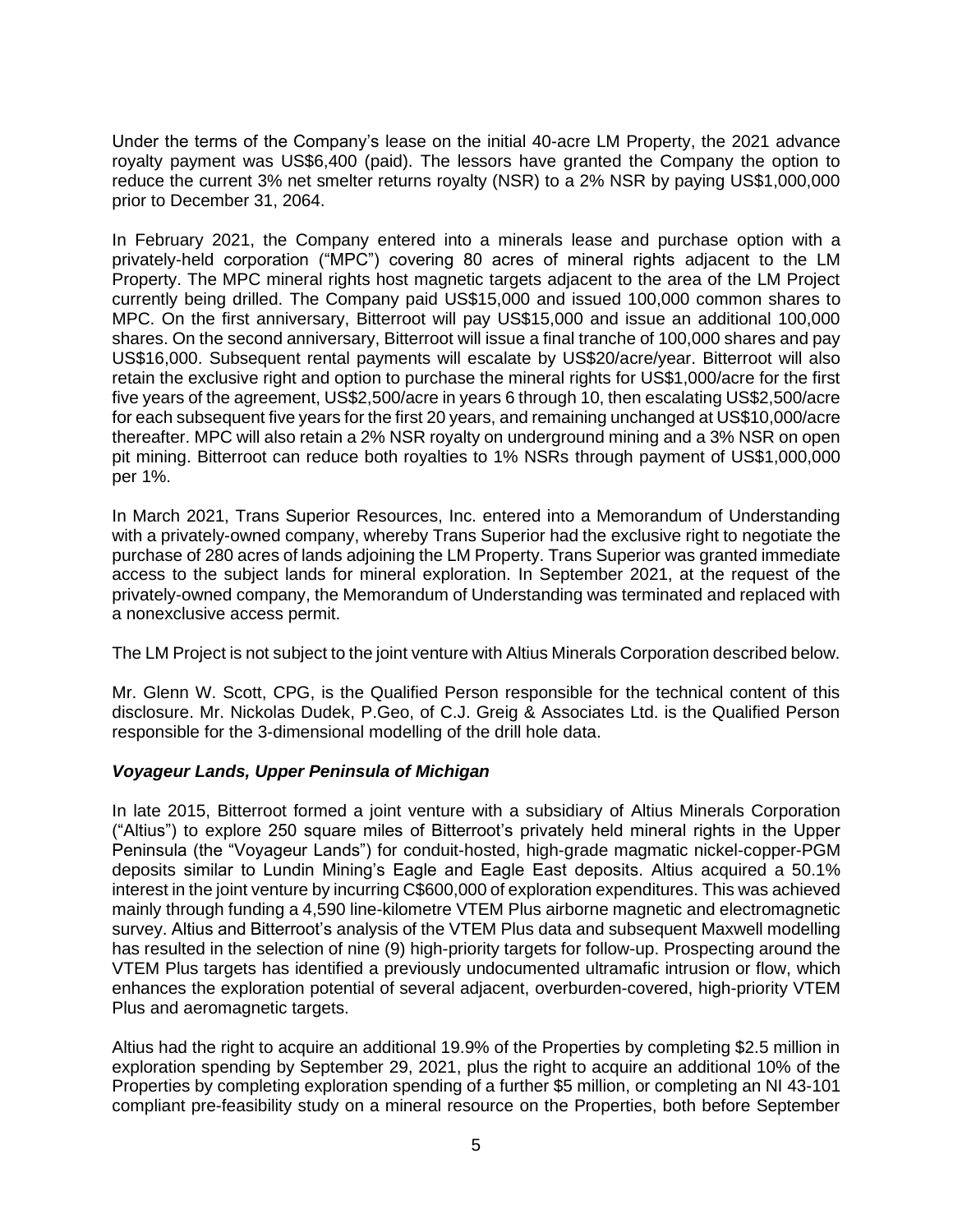29, 2025. Altius failed to complete the additional expenditures required prior to September 29, 2021 and both options have expired. The Company (49.9%) and Altius (50.1%) are effectively joint venture partners, although a formal joint venture agreement has not yet been entered into. Altius retains a 2% net smelter returns (NSR) royalty on the Voyageur Lands (covering approximately 250 square miles of mineral rights) and the right to repurchase a 1% NSR held by a third party on the Copper Range Lands (covering approximately 100 square miles of mineral rights). The Company and Altius also hold State of Michigan metallic minerals leases covering an additional 3,051 contiguous acres.

Mr. Glenn Scott, CPG, is the Qualified Person responsible for the technical content of this disclosure.

## *Coyote Sinter Gold/Silver Property, Nevada*

Bitterroot Resources Ltd.'s US subsidiary has entered into a mining lease, with an option to purchase, with GoldPlay, LLC. ("GoldPlay", formerly Geological Services, Inc.) on the 13-claim Coyote Sinter gold/silver project in Elko County, Nevada. Bitterroot has subsequently staked an additional 18 claims around the GoldPlay claims.

The Coyote Sinter property is located 9 kilometres east of the historic Tuscarora mining district, on the southern edge of the Jerritt Canyon (Independence) Mining District. The property hosts a low sulfidation epithermal (hot spring) system, with outcropping silica sinter, which defines the original paleosurface. Geochemical surveys of soil and rock chips across the sinter area contain anomalous antimony, mercury, gold and arsenic. Four shallow angle holes drilled by Chevron Minerals in the 1980's and five holes drilled by Radius Gold in 2017 have confirmed the favourable epithermal environment. The Chevron and Radius holes were not drilled deep enough to test the potential high-grade precious metals-bearing zones at the optimal depth, which is estimated to be 200 to 400 meters below the current surface.

In February 2021, Bitterroot retained Zonge International to conduct a CSAMT (Controlled Source Audio-frequency Magneto-tellurics) geophysical survey. A follow-up program of detailed geological mapping was completed in August 2021. The geological mapping significantly enhanced the Company's understanding of the structure, stratigraphy and mineralization at Coyote. Mapped hydrothermal upflow zones and vents coincide with areas of enhanced resistivity defined in the CSAMT survey. Drilling of these geological+geophysical targets is planned in 2022, subject to financing and the availability of core drilling rigs and crews.

Bitterroot has received a Decision Letter from the US Bureau of Land Management (BLM) permitting up to 20 drill sites and associated access. The BLM has accepted the Company's reclamation bond covering these planned activities.

In order to maintain the lease and option to purchase, Bitterroot is required to make the following advance minimum royalty (AMR) payments and share issuances to GoldPlay;

(i) U\$10,000 (paid) and the issuance of 100,000 common shares within 10 days of the TSX-V approval date, August 4, 2020 (the "Approval Date") (issued).

(ii) US\$10,000 (paid) on the 6-month anniversary of the Approval Date;

(iii) US\$30,000 (paid) and the issuance of 100,000 (issued) common shares in the capital of the Company on or before the first annual anniversary of the Approval Date;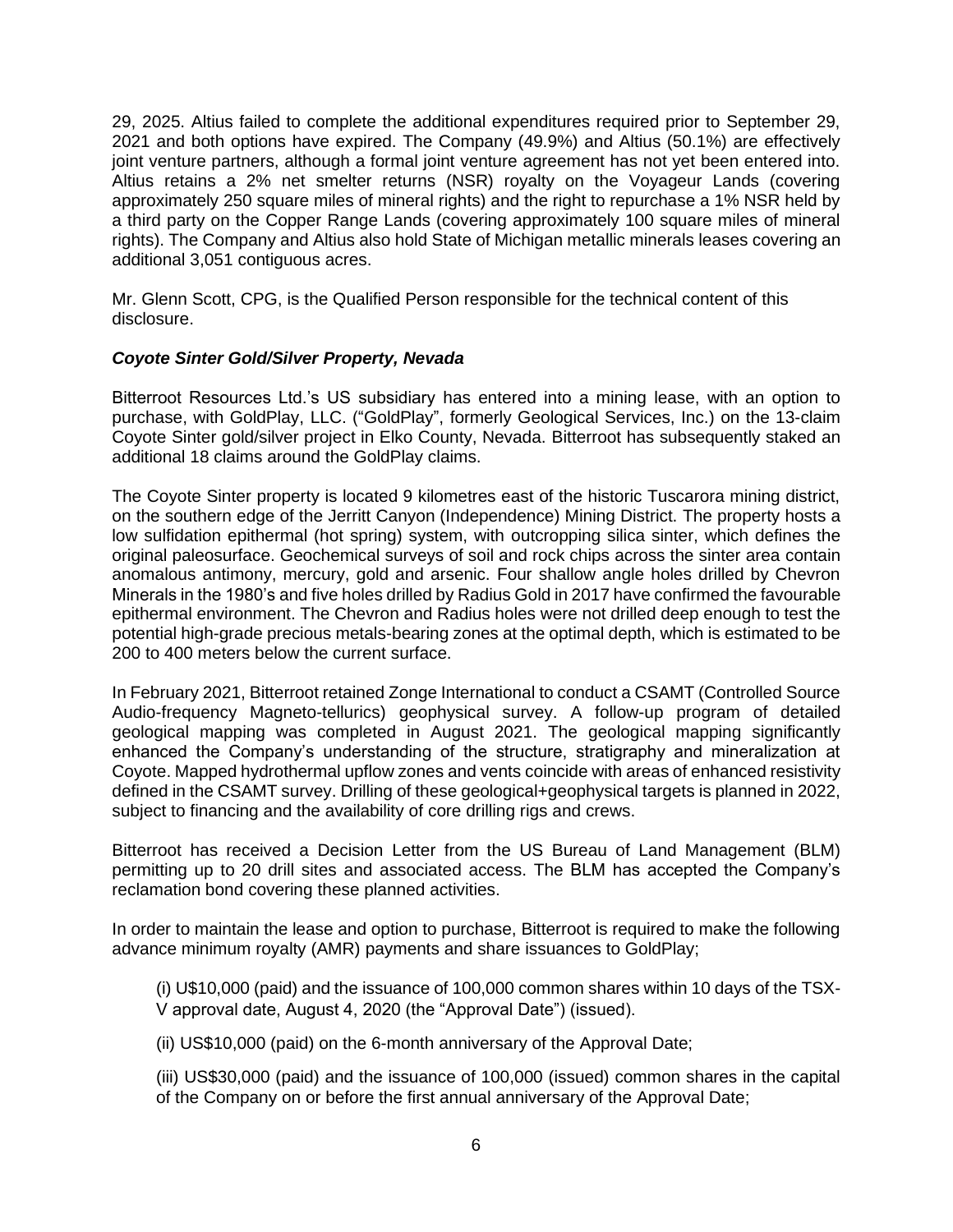(iv) US\$40,000 and the issuance of 50,000 common shares in the capital of Bitterroot on or before the second annual anniversary of the Approval Date;

(v) US\$60,000 and the issuance of 50,000 common shares in the capital of Bitterroot on or before the third annual anniversary of the Approval Date;

(vi) US\$100,000 on or before the fourth annual anniversary of the Approval Date;

(vii) US\$125,000 on or before the fifth annual anniversary of the Approval Date;

(viii) US\$125,000 on or before each annual anniversary of the Approval Date after the fifth anniversary as long as the agreement remains in effect, adjusted for inflation from that date.

At any time while the agreement remains in effect, Bitterroot has the exclusive right and option to purchase the Coyote Sinter property from GoldPlay by paying two million dollars (US\$2,000,000), less the sum of all AMR payments already paid to GoldPlay, up to the date of exercise.

GoldPlay will retain a 2% percent net smelter returns (NSR) royalty, less previous AMR payments, on the Coyote sinter property and on any Bitterroot-located federal mining claims within a one (1) mile area of interest (AOI). Bitterroot has the option to purchase half (1%) of the 2% NSR for US\$2,000,000. GoldPlay will also retain a one 1% percent NSR royalty on any mineral rights acquired from 3rd parties within the AOI. Bitterroot has the option to purchase half (0.5%) of this 1% NSR for US\$500,000. The royalty purchase options are exercisable at any time prior to commercial production.

Bitterroot's technical advisor, Rick Streiff, CPG, stated "the Coyote Sinter property hosts a highly prospective, well-preserved epithermal system, which has never been tested at the appropriate levels for bonanza-grade gold/silver mineralization".

Mr. Rick Streiff, CPG, is the Qualified Person responsible for the technical content of this disclosure.

## *Castle West Gold/Silver Property, Nevada*

During the year ended October 31, 2019, the Company, through its US subsidiary Trans Superior Resources, Inc., entered into an option agreement with Ely Gold Royalties Inc. and its subsidiary Nevada Select Royalty Inc. ("Ely Gold"), to purchase a 100% interest in the Castle West gold/silver property in western Nevada's Gilbert mining district. The Castle West property is comprised of 34 unpatented mining claims and three leased unpatented claims, covering approximately 282 hectares. Under the terms of the agreement, the Company has paid Ely Gold US\$1,000. Under the recently amended option terms, the Company paid Ely Gold US\$15,000 on December 11, 2020. On, or prior to each of the first (paid), second, third and fourth anniversaries of December 11, 2020, the Company will pay US\$40,000. A final payment of US\$105,000 will be made on the fifth anniversary for the conveyance of the 100% interest in the Property. Following exercise of the option agreement with Ely Gold, the Company will make minimum advance royalty payments of US\$5,000 on the first and second anniversaries of exercising the option and US\$10,000 on subsequent anniversaries. Ely Gold will retain a 3% NSR on the 34 claims it staked. The Company has the right to buy down 1% of this NSR for a payment of US\$1,000,000. The Company also makes annual payments of US\$15,000 to the lessor of the three unpatented claims. Upon the exercise of the option, the Company will be assigned the three-claim lease and Ely Gold will retain a 1% NSR on these claims.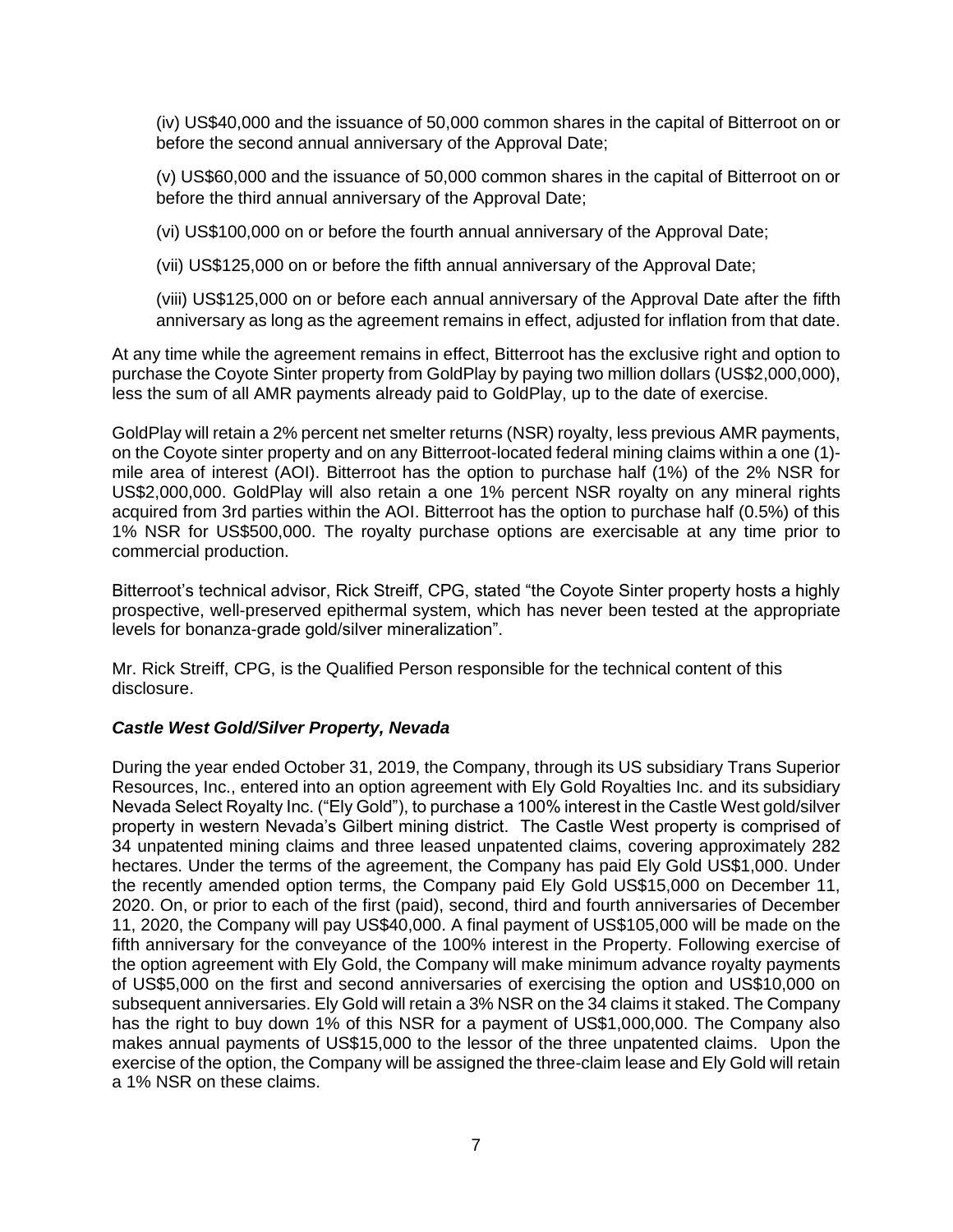Bitterroot has received a Decision Letter from the US Bureau of Land Management (BLM) permitting up to 13 drill sites and associated access. The BLM has accepted the Company's reclamation bond covering these planned activities.

Drilling is planned in 2022, subject to financing and the availability of core drilling rigs and crews.

Mr. Rick Streiff, CPG is the Qualified Person responsible for the technical content of this disclosure.

### **SELECTED ANNUAL INFORMATION**

The following table represents selected information of the Company for the three most recently completed financial years:

|                                           | October 31,<br>2021 |     | October 31,<br>2020 |   | October 31,<br>2019 |
|-------------------------------------------|---------------------|-----|---------------------|---|---------------------|
| Total revenue                             | $\sim$              | \$. | -                   | S |                     |
| Income (loss) and comprehensive income    | (883, 924)          |     | 70,629              |   | (497,962)           |
| (loss) for the year                       |                     |     |                     |   |                     |
| Basic and diluted income (loss) per share | (0.01)              |     | 0.00                |   | (0.01)              |
| <b>Total assets</b>                       | 6,309,607           |     | 4,445,318           |   | 4,191,871           |
| Total long-term liabilities               | 22,407              |     | 34,077              |   | 178,326             |

During the year ended October 31, 2021, the Company recorded share-based compensation of \$520,801 from the issuance of 3,350,000 stock options.

During the year ended October 31, 2020, the Company wrote-down \$95,004 of capitalized expenditures on the North Brenda property. The Company recorded share-based compensation of \$46,301 from the issuance of 1,350,000 stock options.

During the year ended October 31, 2019, the Company wrote-down \$125,364 of capitalized expenditures on the PCM Claims and \$81,199 of capitalized expenditures on the North Brenda property.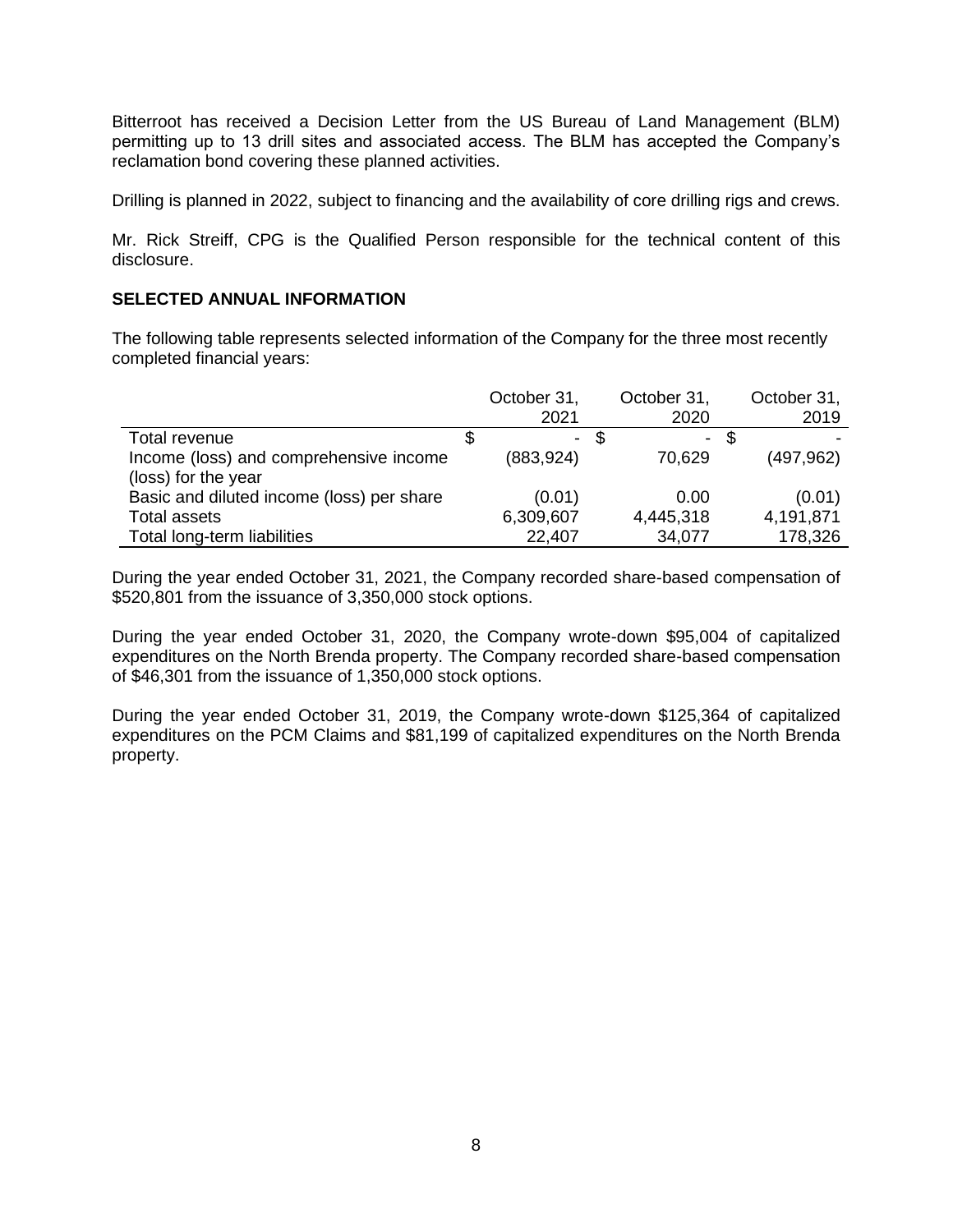## **SUMMARY OF FINANCIAL RESULTS**

#### *Revenues*

Due to the Company's status as an exploration and development stage mineral resource company and a lack of commercial production from its properties, the Company currently does not have any revenues from its operations.

#### *Expenses for the year ended October 31, 2021*

During the year ended October 31, 2021, the Company recorded loss of \$883,924 (\$0.01 loss per share) compared to income of \$70,629 (\$0.00 income per share) for the year ended October 31, 2020.

Expenses details during the year ended October 31, 2021 are as follows:

- a) Professional fees of \$107,312 (2020 \$82,798) the increase is due to increased legal fees in the current period.
- b) Management fees of \$120,000 (2020 \$30,950) the increase is due to an increase in management fee rates as compared to the previous period.
- c) Share based compensation of \$520,801 (2020 \$46,301) during the year ended October 31, 2021, the Company granted 3,350,000 (2020 – 1,350,000) stock options calculated using the Black-Scholes option pricing model.

During the year ended October 31, 2021, the Company wrote down \$nil (2020 - \$95,004) of exploration and evaluation assets.

During the year ended October 31, 2020, the Company recorded a settlement of flow through share premium liability of \$31,875.

During the year ended October 31, 2020, the Company settled outstanding debt of \$174,069 to arm's-length lenders and non-arm's length service providers and recorded a gain of \$69,626 on the settlement.

#### *Expenses for the three months ended October 31, 2021*

During the three months ended October 31, 2021, the Company recorded loss of \$100,420 (\$0.00 loss per share) compared to a loss of \$160,875 (\$0.00 loss per share) for the three months ended October 31, 2020.

Expenses details during the three months ended October 31, 2021 are as follows:

- a) Professional fees of \$26,883 (2020 \$49,184) the variance is due to decreased legal fees in the current period.
- b) Management fees of  $$30,000$  (2020  $$8,450$ ) the increase is due to an increase in management fee rates as compared to the previous period.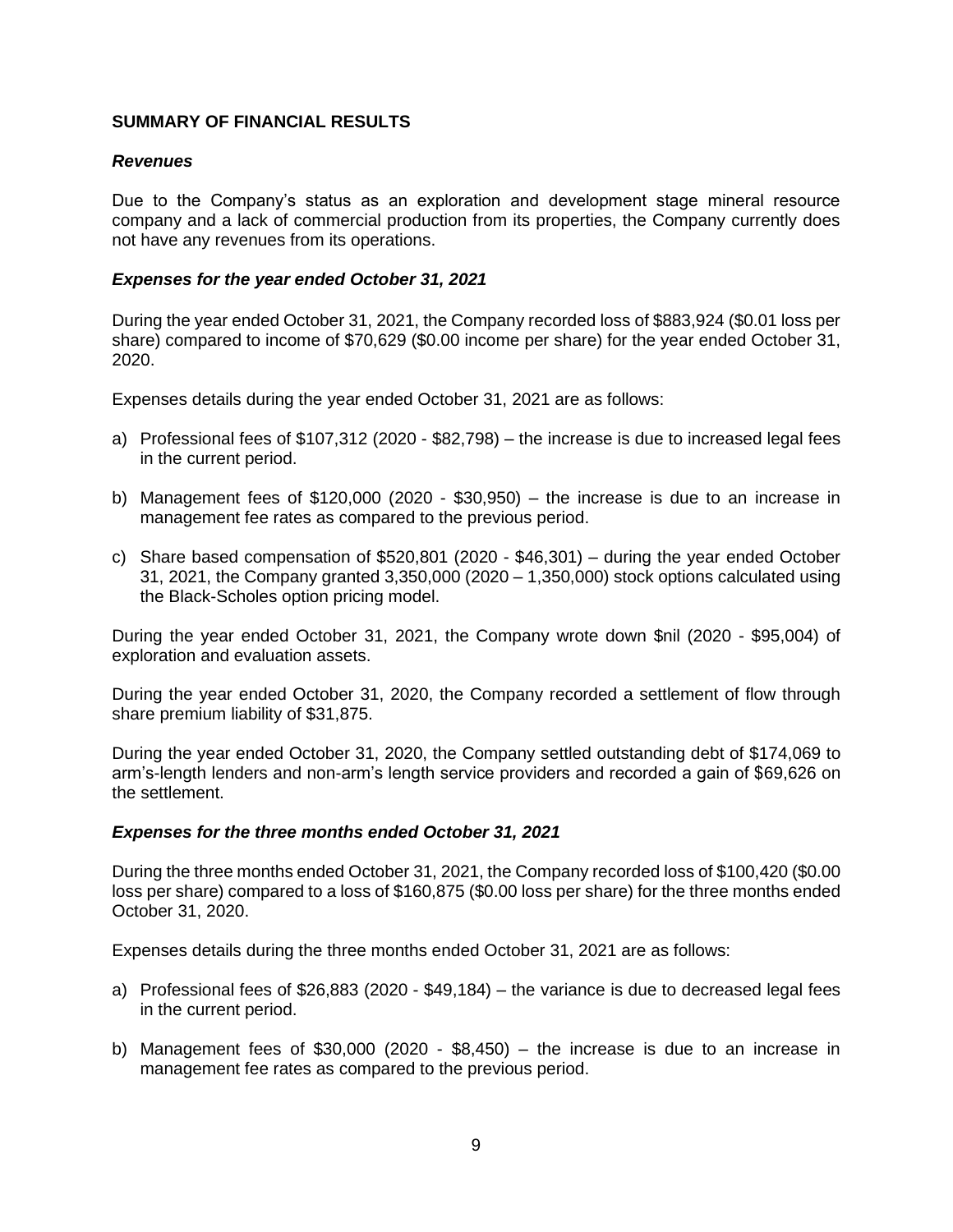- c) Share based compensation of \$nil (2020 \$46,301) during the three months ended October 31, 2021, the Company granted nil (2020 – 1,350,000) stock options calculated using the Black-Scholes option pricing model.
- d) Shareholder information \$26,317 (2020 \$5,816) the increase is due to the increased marketing during the current period.

## **SUMMARY OF QUARTERLY RESULTS**

The following tables set forth a comparison of revenues, losses and assets for the previous eight quarters:

|                                                    | October 31,<br>2021 |        | <b>July 31,</b><br>2021 |        | April 30,<br>2021 |        | January 31,<br>2021 |           |
|----------------------------------------------------|---------------------|--------|-------------------------|--------|-------------------|--------|---------------------|-----------|
| Revenue<br>Income (loss) for the                   | \$                  | nil    | \$                      | nil    | \$                | nil    | \$                  | nil       |
| period                                             | (100, 420)          |        | (271, 802)              |        | (113, 616)        |        | (375, 586)          |           |
| <b>Exploration and</b><br><b>Evaluation assets</b> | 5,481,419           |        | 5,169,286               |        | 4,743,246         |        |                     | 4,560,260 |
| <b>Total assets</b>                                | 6,309,607           |        | 6,396,712               |        | 5,220,661         |        | 5,331,976           |           |
| Income (loss) per                                  |                     |        |                         |        |                   |        |                     |           |
| share                                              |                     | (0.00) |                         | (0.00) |                   | (0.00) |                     | (0.01)    |

|                                  | October 31, | 2020 |           | <b>July 31,</b><br>2020 |           | April 30,<br>2020 | January 31, | 2020 |
|----------------------------------|-------------|------|-----------|-------------------------|-----------|-------------------|-------------|------|
| Revenue<br>Income (loss) for the | \$          | nil  | S         | nil                     | S         | nil               | S           | nil  |
| period<br><b>Exploration and</b> | (135, 851)  |      | (9, 131)  |                         | (44, 335) |                   | 259,946     |      |
| <b>Evaluation assets</b>         | 4,350,536   |      | 4,330,689 |                         | 4,160,838 |                   | 4,172,634   |      |
| <b>Total assets</b>              | 4,445,318   |      | 4,398,615 |                         | 4,239,143 |                   | 4,257,817   |      |
| Loss per share                   | (0.00)      |      | (0.00)    |                         | (0.00)    |                   | 0.01        |      |

During the quarter ended July 31, 2021, the Company granted 1,350,000 stock options to its directors, officers and consultants and recorded \$217,202 in share-based compensation.

During the quarter ended January 31, 2021, the Company granted 2,000,000 stock options to its directors, officers and consultants and recorded \$303,599 in share-based compensation.

During the quarter ended January 31, 2020, the Company wrote down exploration and evaluation assets of \$94,923 and recorded a gain of \$370,641 on settlement of debt.

#### **FINANCIAL CONDITION, LIQUIDITY AND CAPITAL RESOURCES**

As at October 31, 2021, the Company had cash of \$736,386 and working capital of \$620,423. The accompanying consolidated financial statements have been prepared in accordance with International Financial Reporting Standards ("IFRS") on a going concern basis, which contemplates the realization of assets and the satisfaction of liabilities and commitments in the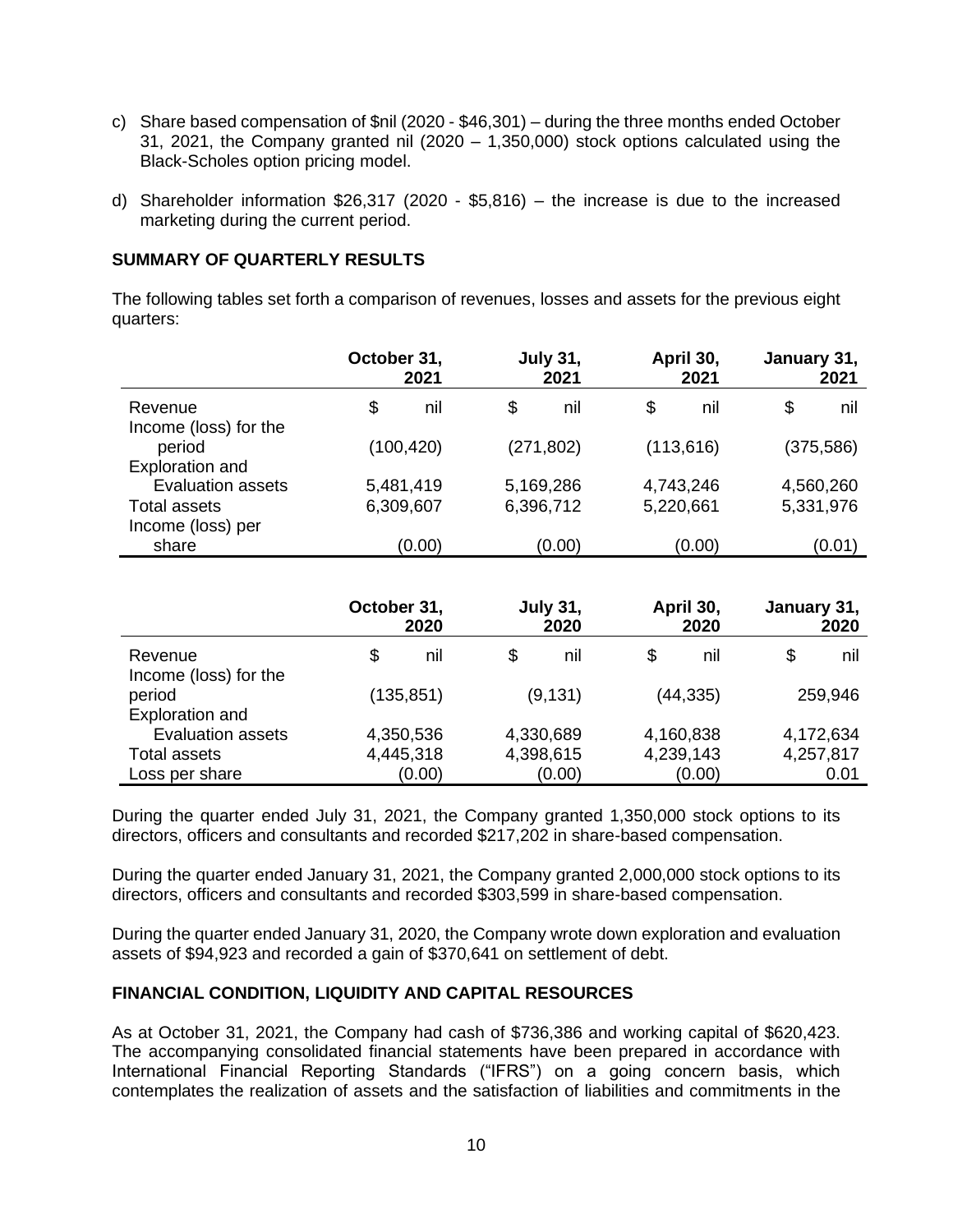normal course of business. The continuation of the Company is dependent upon the continuing financial support of creditors and stockholders, refinancing debts payable, obtaining additional long-term debt or equity financing, as well as achieving and maintaining a profitable level of operations. The Company will require additional working capital to meet operating and exploration costs for the upcoming year.

During the year ended October 31, 2021, the Company:

- (i) closed a private placement of 17,340,000 units priced at \$0.06 per unit for gross proceeds of \$1,040,400.
- (ii) closed a private placement of 11,195,000 units priced at \$0.10 per unit, for gross proceeds of \$1,119,500.
- (iii) issued 2,742,571 shares for warrants exercised, for total proceeds of \$231,754; and
- (iv) issued 1,250,000 shares for stock options exercised, for total proceeds of \$112,500.

## **RELATED PARTY TRANSACTIONS**

Key management personnel are the persons responsible for the planning, directing and controlling the activities of the Company and include both executive and non-executive directors, and entities controlled by such persons. The Company considers all Directors and Officers of the Company to be key management personnel.

The following is a summary of related party transactions and balances during the year ended October 31, 2021:

- (a) Management fees of \$120,000 (2020 \$30,950) and professional fees of \$6,050 (2020 \$nil) were incurred from a company controlled by a director of the Company;
- (b) Share based compensation include stock options granted to directors and officers recorded at a fair value of \$397,089 (2020 - \$24,384)

As at October 31, 2021, the Company owed \$Nil (2020 - \$30,136) in current liabilities to a company controlled by a director for management fees and reimbursable expenses. During the year ended October 31, 2020, the Company settled debt of \$105,588 to this company through the issuance of 2,111,765 common shares, resulting in a gain of \$49,034, and wrote-off amounts due to the company of \$301,015.

#### **RISKS AND UNCERTAINTIES**

Natural resources exploration, development, production and processing involve number of business risks, some of which are beyond the Company's control. These can be categorized as operational, financial and regulatory risks.

• Operational risks include finding and developing reserves economically, marketing production and services, product deliverability uncertainties, changing government law and regulation, hiring and retaining skilled employees and contractors and conducting operations in a cost effective and safe manner during the current COVID-19 pandemic. The Company continuously monitors and responds to changes in these factors and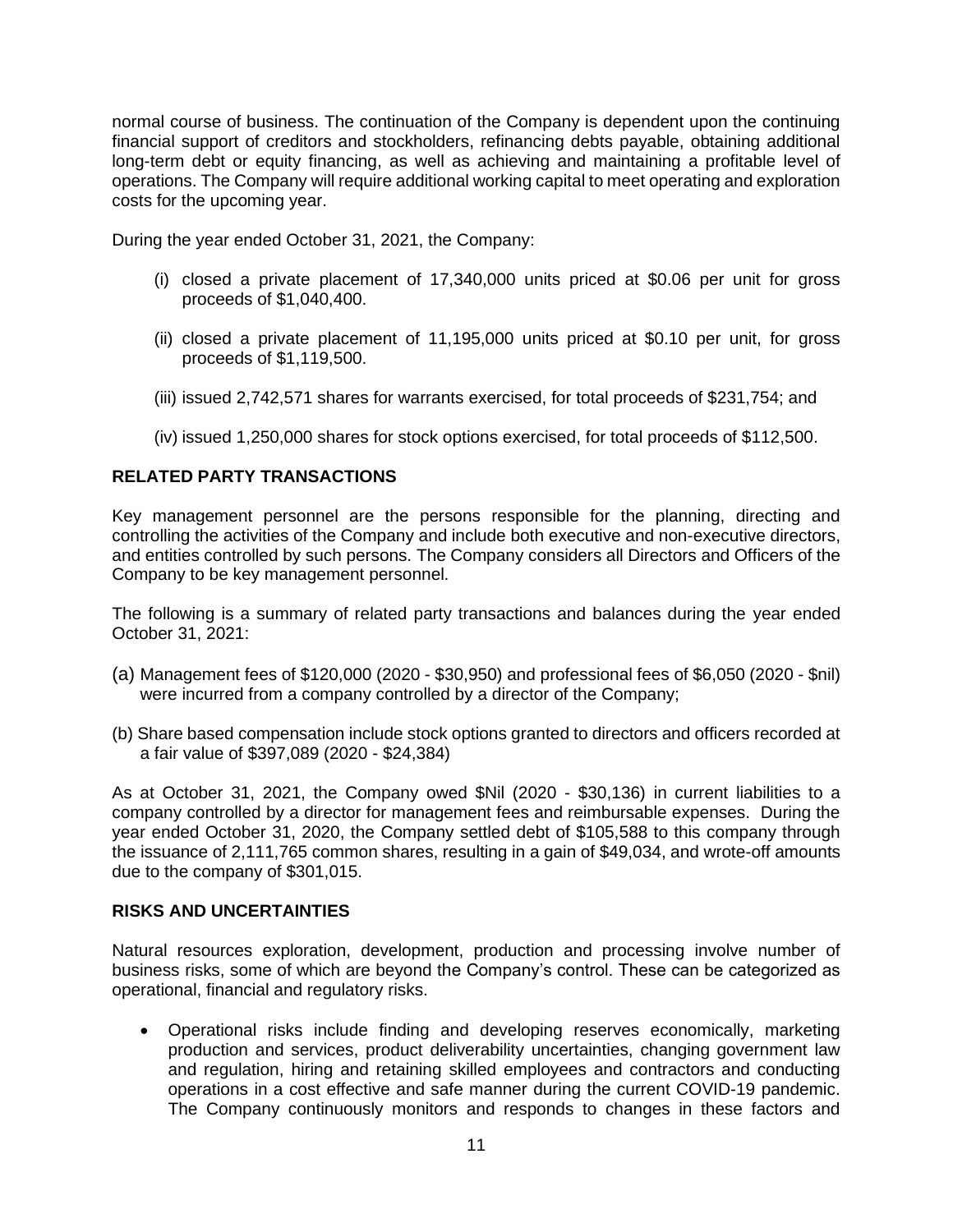adheres to all regulations governing its operations. Insurance may be maintained at levels consistent with prudent industry practices to minimize risks, but the Company is not fully insured against all risks, nor are all such risks insurable.

- Financial risks include commodity prices, interest rates and the Canadian dollar and the United States dollar, which are beyond the Company's control.
- Regulatory risks include the possible delay in getting regulatory approval to the transactions that the Board of Directors believe to be in the best interest of the Company, increased fees for filing, the introduction of ever more complex reporting requirements, the escalating cost of which the Company must meet in order to maintain its exchange listing and the resulting potential for accounting errors which may lead to fines, interest charges and cash calls.

The Company's ability to meet its ongoing financial obligations will be determined by management's success in acquiring exploration and evaluation assets, obtaining equity financing, negotiating joint venture arrangements and facilitating the exercise of outstanding share purchase warrants and options. There can be no assurance that the Company will be able to continue to raise funds, in which case it may be unable to meet its obligations. Should the Company be unable to realize its assets and discharge its liabilities in the normal course of business, the realizable value of its assets may be materially less than the amounts recorded on the statements of financial position. Details of funding commitments on the Company's exploration and evaluation assets are disclosed in Note 6 of the consolidated financial statements for the period ended October 31, 2021.

## **DISCLOSURE FOR VENTURE ISSUERS WITHOUT SIGNIFICANT REVENUE**

A breakdown of the Company's general and administrative expenses is disclosed in the consolidated financial statements for the year ended October 31, 2021 to which this MD&A relates. A breakdown of the exploration and evaluation assets of the Company is disclosed in Note 6 of the consolidated financial statements for the year ended October 31, 2021 to which this MD&A relates.

## **OUTSTANDING SHARES, STOCK OPTIONS AND WARRANTS**

At the date of this report, the Company has the following outstanding:

- 80,348,556 common shares
- Stock options:

| <b>Number of Options</b> | <b>Exercise Price (\$)</b> | <b>Expiry Date</b> |
|--------------------------|----------------------------|--------------------|
|                          |                            |                    |
| 670,000                  | 0.32                       | April 20, 2022     |
| 900,000                  | 0.08                       | March 1, 2023      |
| 1,100,000                | 0.05                       | May 19, 2025       |
| 2,000,000                | 0.16                       | January 4, 2026    |
| 1,350,000                | 0.17                       | June 1, 2026       |
| 6,020,000                |                            |                    |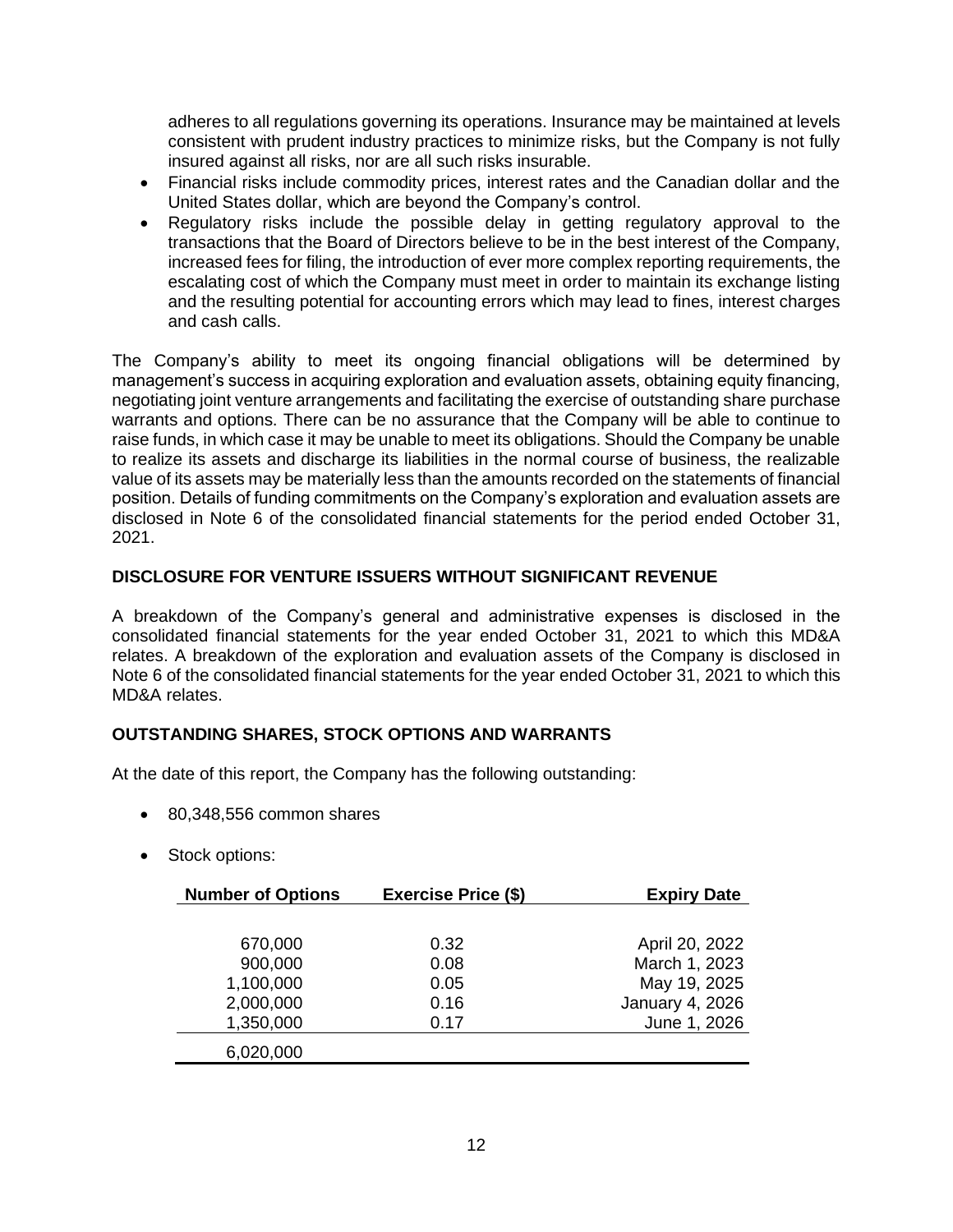• Warrants**:**

| <b>Number of Warrants</b> | <b>Exercise Price (\$)</b> | <b>Expiry Date</b> |
|---------------------------|----------------------------|--------------------|
|                           |                            |                    |
| 8,849,400                 | 0.12                       | December 3, 2022   |
| 5,721,700                 | 0.20                       | May 4, 2023        |
| 14,571,100                |                            |                    |

#### **OFF-BALANCE SHEET ARRANGEMENTS**

The Company does not have any off-balance sheet arrangements.

#### **PROPOSED TRANSACTIONS**

The Company continues to evaluate property acquisitions and dispositions, actively target sources of additional financing through alliances with financial, exploration and mining entities and to explore and develop its exploration and evaluation assets. Should it enter into agreements over new properties, it may be required to make cash payments and complete work expenditure commitments.

## **CRITICAL ACCOUNTING ESTIMATES**

The preparation of financial statements in accordance with IFRS requires management to make estimates and assumptions that affect the reported amounts of assets and liabilities and disclosure of contingent assets and liabilities at the date of the financial statements and the reported amounts of revenues and expenses during the reporting period. Actual reports could differ from management's estimates.

#### **CONTINGENCIES**

There are no contingent liabilities.

## **INTERNAL CONTROLS OVER FINANCIAL REPORTING**

#### **Changes in Internal Control over Financial Reporting ("ICFR")**

In connection with National Instrument 52-109, Certification of Disclosure in Issuer's Annual and Interim Filings ("NI 52-109") adopted in December 2008 by each of the securities commissions across Canada, the Chief Executive Officer and Chief Financial Officer of the Company will file a Venture Issuer Basic Certificate with respect to financial information contained in the unaudited condensed consolidated interim financial statements and the audited consolidated financial statements and respective accompanying Management's Discussion & Analysis. The Venture Issue Basic Certification does not include representations relating to the establishment and maintenance of disclosure controls and procedures and internal control over financial reporting, as defined in NI 52-109.

#### **MANAGEMENT'S RESPONSIBILITY FOR FINANCIAL STATEMENTS**

Information provided in this report, including the financial statements, is the responsibility of management. In the preparation of these statements, estimates are sometimes necessary to